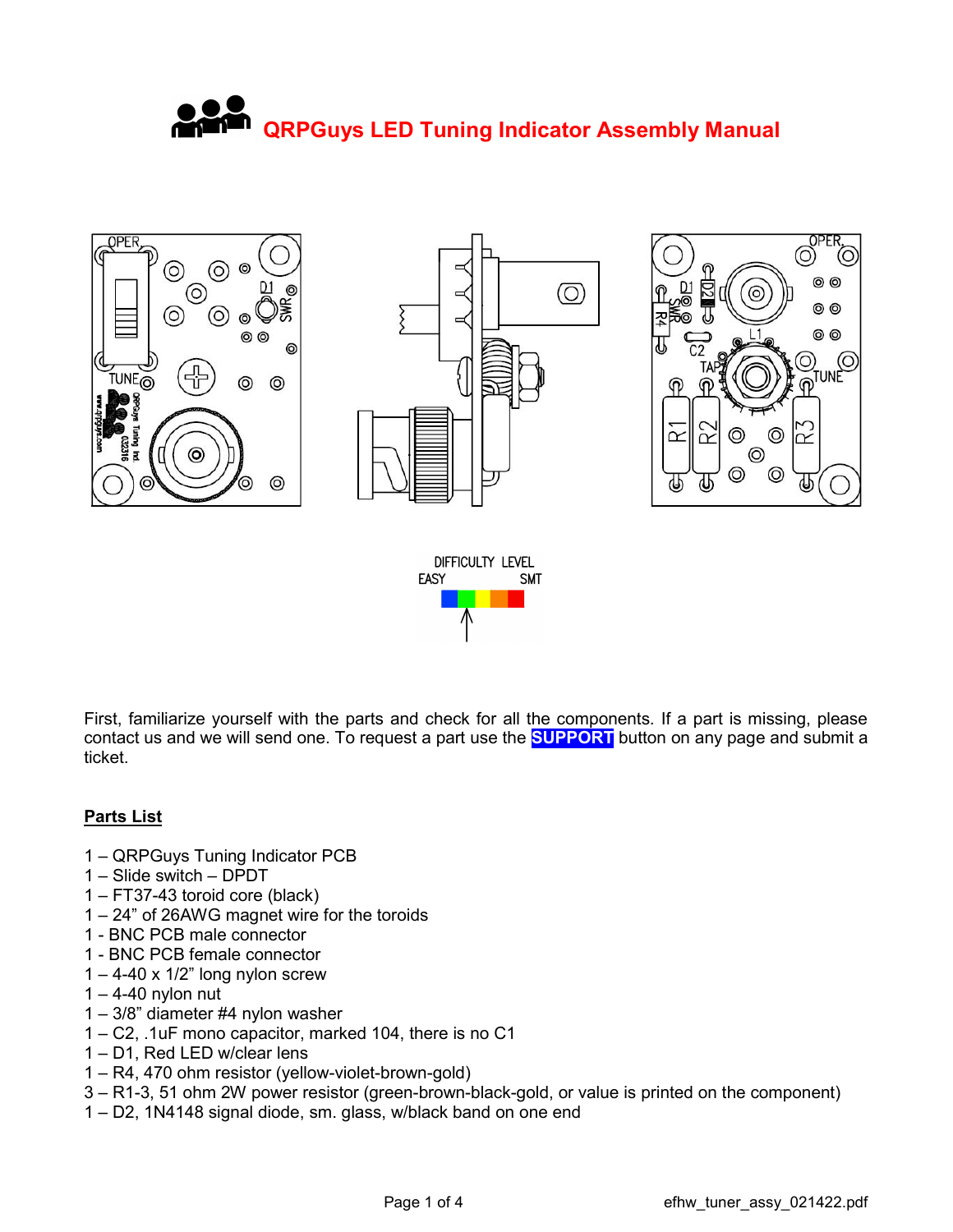

There is one user decision to make for two components, the (LED indicator and TUNE/OPER. Switch) you may wish to mount on one side or the other, depending how you want the visibility or ease of use. These two components will work on either side electrically the same. The unit is designed so that it can be mounted on the rear of your radio's BNC connector. If you have a small radio you may choose to mount the LED and switch facing the front of your radio towards the operator. Given the small size of the unit, you may opt to mount these two components to the rear so they can be seen easier. The instructions are written for these two components facing on the front, towards the operator.

Start with the back of the board. Use the figure above to aid in the parts placement.

- [ ] Install C2, .1uF, marked 104, there is no C1
- [ ] Install D2, 1N4148 signal diode, observing the black polarity band (cathode) location as shown above.
- [ ] Install R4, 470 ohm resistor (yellow-violet-brown-gold)
- $[ ]$  Install R1 R3, 51 ohm, 2W, power resistor

On the front of the board, install the following:

- [ ] Install D1, the clear lens LED on the front side of the board. The polarity must be correct. The short lead is "negative" and goes towards the top of the board. There is also a very small flat indicating the negative side of the led, and a bar silkscreened indicating the flat on the board. Seat the LED flush with the surface of the board.
- [ ] Install S1 the slide switch, soldering all four corners and electrical pins.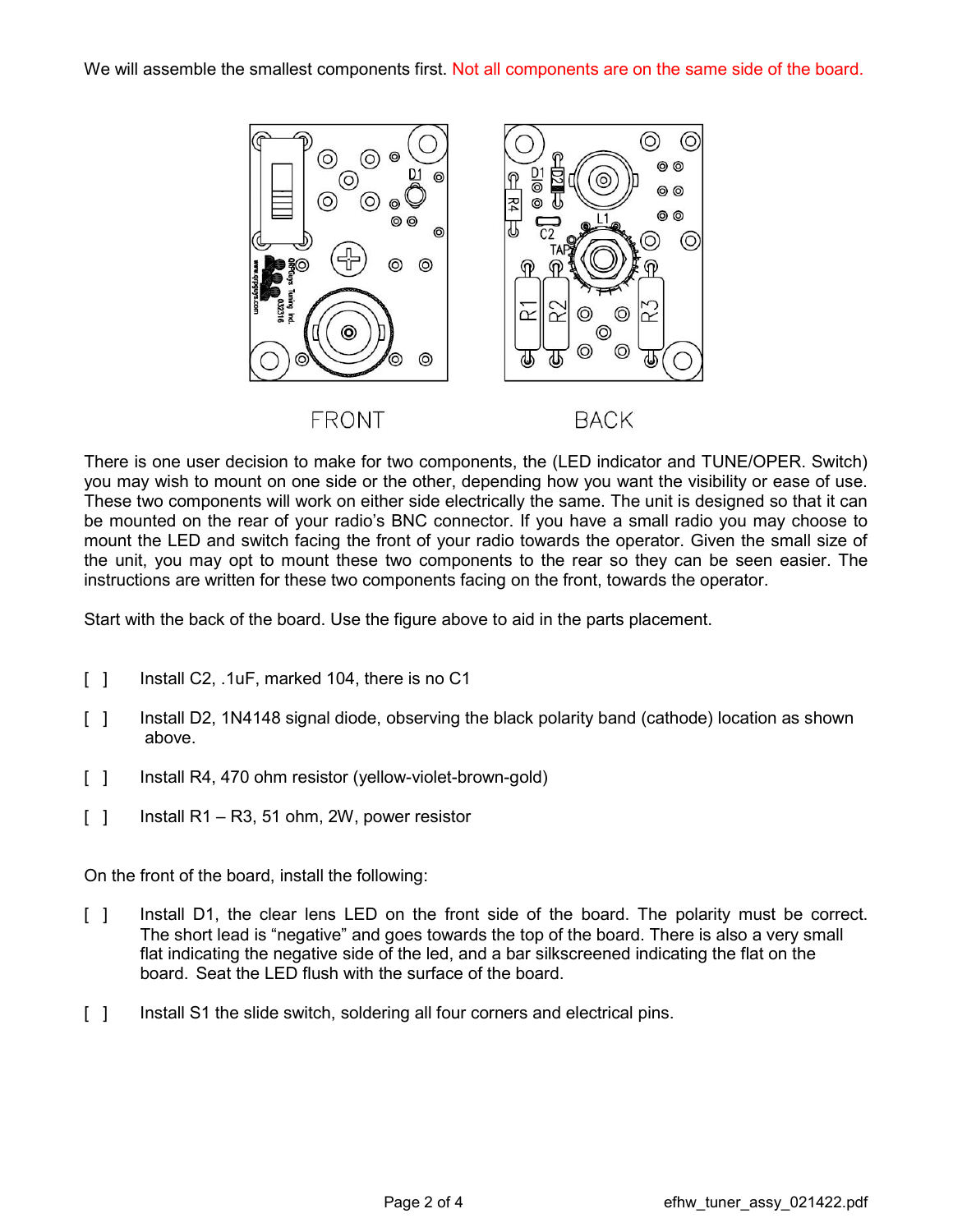Next you assemble the toroid on the back side of the board.

[ ] For L1, use the FT37-43 (black) core and 24" of the supplied magnet wire. You are winding a total of 25 turns, with a tap at 5 turns from the beginning of winding. Remember, every time the wire goes through the center of the core, it counts as one turn. The picture, and figure below shows the beginning of winding and the twisted technique for the tap. The total of 25 turns will completely fill the toroid.

Note: Now is a good time to mention a good way for counting the turns on your toroids. Many times on toroids with a lot of turns, you lose track going around, as some are quite small. A good trick is to take a digital picture of it and blow it up on your computer screen. Counting is clearly a lot easier.



[ ] Bend the leads as shown below, trim to 1/4" long, and tin the leads prior to soldering them to the backside of the board. The magnet wire supplied Is Thermaleze® brand and will tin easily with a soldering iron. Always tin the leads before trying to solder them in place and you will greatly eliminate any continuity problems.



[ ] Solder L1 where indicated on the PCB, and centered on the screw hole. You will notice the tap hole is indicated, and is slightly larger in diameter to accept the double twisted wire. Install the toroid flush with the backside of the board. Do not elevate it off the board. You will be securing it with a nylon screw, nylon washer and nut.